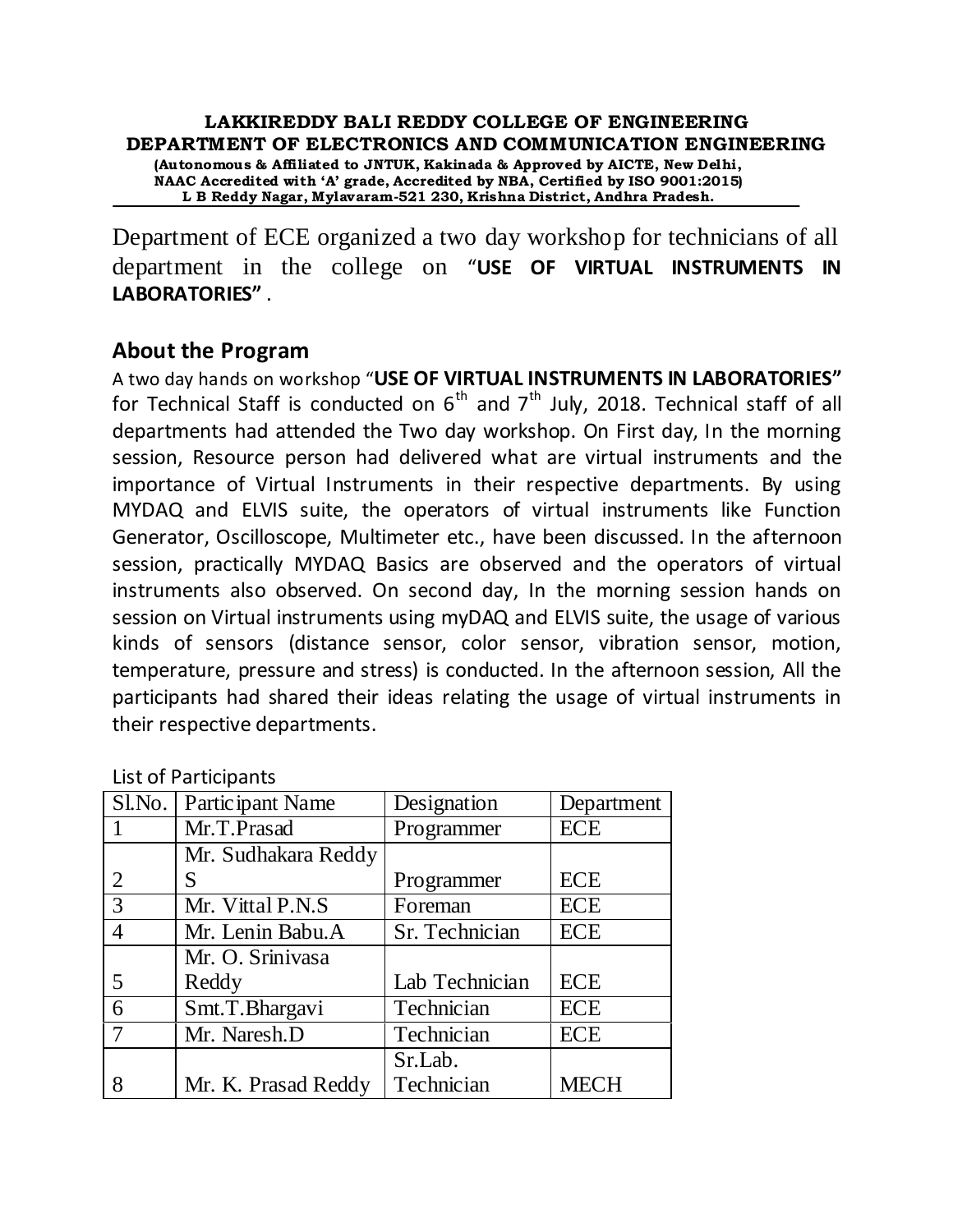| 9  | Mr. Ravi.M             | Lab - Helper          | <b>ECE</b>   |
|----|------------------------|-----------------------|--------------|
| 10 | N. Rajeswari           | Lab. Assistant        | <b>ECE</b>   |
|    | Mr. Srinivasa          |                       |              |
| 11 | Reddy.Y                | Lab Assistant         | <b>ECE</b>   |
|    | Mr. A.D.Mallikarjuna   |                       |              |
| 12 | Rao                    | Lab. Technician       | <b>MECH</b>  |
| 13 | <b>M.Praveen Kumar</b> | Technician            | <b>EIE</b>   |
| 14 | S.Hanuma Koti          | Technician            | EIE          |
| 15 | K.Srinivasa Reddy      | Technician            | <b>EIE</b>   |
| 16 | V.V. Rajeswara Rao     | Lab Asst.             | <b>FED</b>   |
| 17 | V.Brahma Reddy         | Lab Asst              | <b>EIE</b>   |
| 18 | S.Suneetha             | <b>Trainee Helper</b> | <b>EIE</b>   |
| 19 | L. Sandhya Rani        | Lab.Asst.             | <b>FED</b>   |
| 20 | P.Anusha               | Lab.Asst.             | <b>FED</b>   |
| 21 | CH.Samba siya rao      | Lab Technician        | <b>CIVIL</b> |
|    | S. Venkata             |                       |              |
| 22 | Narayana               | Sr.Technician         | <b>ASE</b>   |
|    | D.Seetha Rami          |                       |              |
| 23 | Reddy                  | Lab.Helper            | <b>ASE</b>   |
| 24 | <b>B.</b> Shyam Prasad | Technician            | <b>FED</b>   |
| 25 | N. Nagi Reddy          | Technician            | <b>EEE</b>   |
| 26 | P. Dharma Raju         | Sr. Technician        | <b>EEE</b>   |
| 27 | G Ajay                 | Technician            | <b>EEE</b>   |

## **Resource Person:**

Mr. B.V.N.R.Siva Kumar, Associate Professor.

## **Major Topics addressed :**

Virtual Instruments Various kinds of sensors

Applications of virtual instruments in respective labs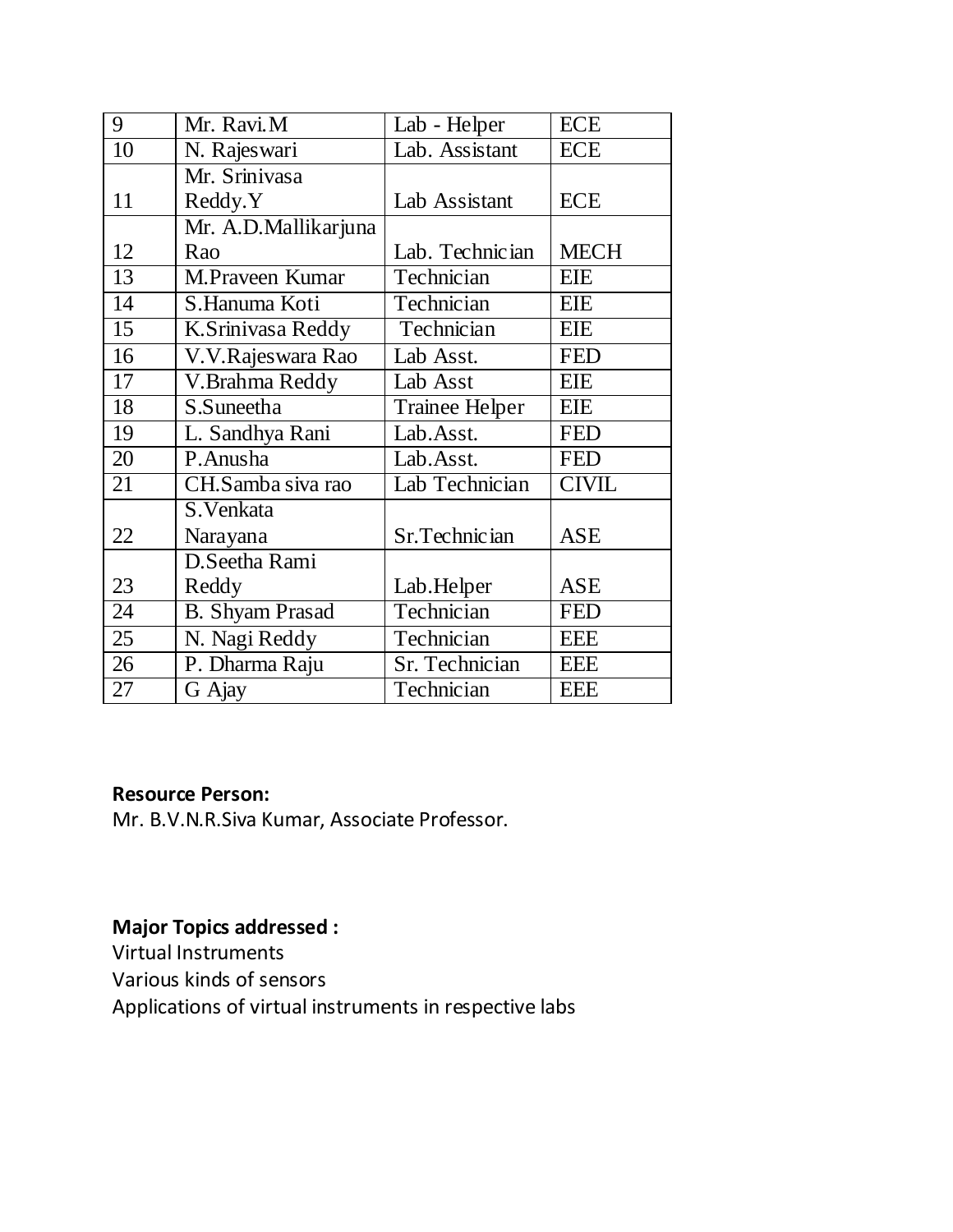